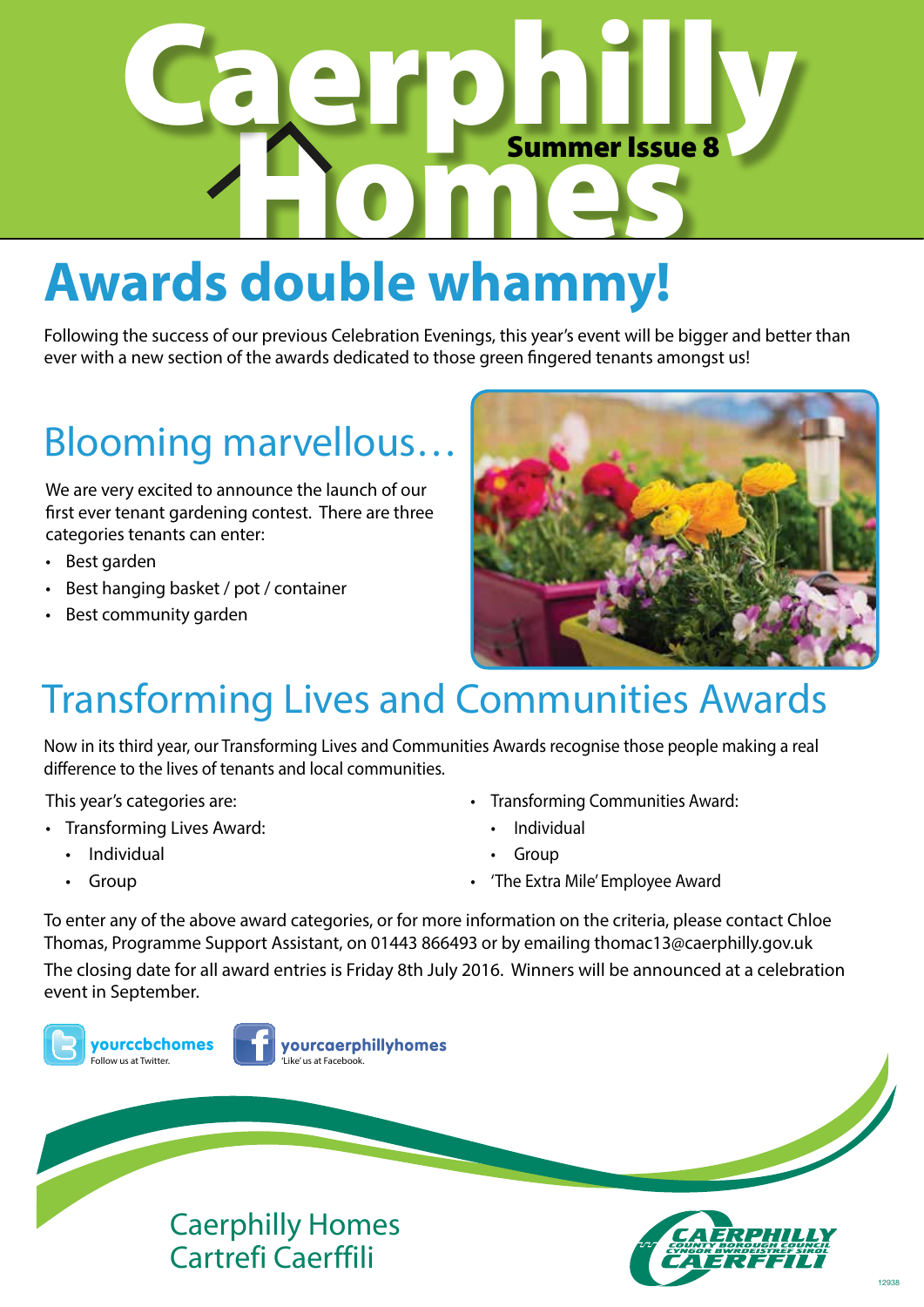### **How to contact us**

#### **Eastern Valleys Area Housing Office**

Tel: 01495 235229 Email: eastvalleyaho@caerphilly.gov.uk

**Upper Rhymney Valley Area Housing Office**

Tel: 01443 873535 Email: urvaho@caerphilly.gov.uk

**Lansbury Park Neighbourhood Housing Office**

Tel: 02920 860917 Email: lansburyparknho@caerphilly.gov.uk

**Graig y Rhacca Neighbourhood Housing Office**

Tel: 02920 853050 Email: graigyrhaccanho@caerphilly.gov.uk

**Report a repair**

Tel: 01443 864886 Email: DLOPBE@caerphilly.gov.uk

**Emergency repairs** (when offices are closed)

Tel: 01443 875500



If you think there is a gas leak in your home, telephone the emergency service Wales and West Utilities on 0800 111 999



#### **Welsh Housing Quality Standard (WHQS) team**

| Tel: 01443 866497                                          | Email: whqsenquiries@caerphilly.gov.uk                                  |  |  |
|------------------------------------------------------------|-------------------------------------------------------------------------|--|--|
| <b>Rents section</b><br>Tel: 01495 235600                  | Email: rents1@caerphilly.gov.uk                                         |  |  |
| Housing benefit<br>Tel: 01443 866567                       | Email: benefits@caerphilly.gov.uk                                       |  |  |
| <b>Housing allocations and advice</b><br>Tel: 01443 837552 | Email: housingadvice@caerphilly.gov.uk                                  |  |  |
| Tenant and community involvement team                      | Tel: 01495 235011 / 235557   Email: tenantinvolvement@caerphilly.gov.uk |  |  |
| <b>Floating support team</b><br>Tel: 01495 235574          | Email: floatingsupport@caerphilly.gov.uk                                |  |  |

#### **Private Sector Housing team**

Tel: 01495 235216 / 235252 Email: privatesectorhousing@caerphilly.gov.uk

### **Don't dump it!**

Our officers and other teams from the council regularly monitor local estates; recently we've found some areas where bulky items are being dumped in streets and outside properties. This is attracting further tipping and making these areas unsightly for everyone who lives there.

If you see anybody disposing of waste irresponsibly please report it to Caerphilly Streetpride on 01443 866566 or report it online at www.caerphilly.gov.uk/contact-us/ Online-Services .

The council will collect three piece suites, armchairs, beds and mattresses free of charge. Other items are charged at the following rate:  $1 - 3$  items £15;  $4 - 6$  items £20. Or you can dispose of them free of charge at one of the 6 civic amenity sites.

If you are experiencing difficulties disposing of unwanted items and would like some further advice please contact Public Services Customer Care on 01443 866533 or by emailing publicservices@caerphilly.gov.uk or contact your housing office.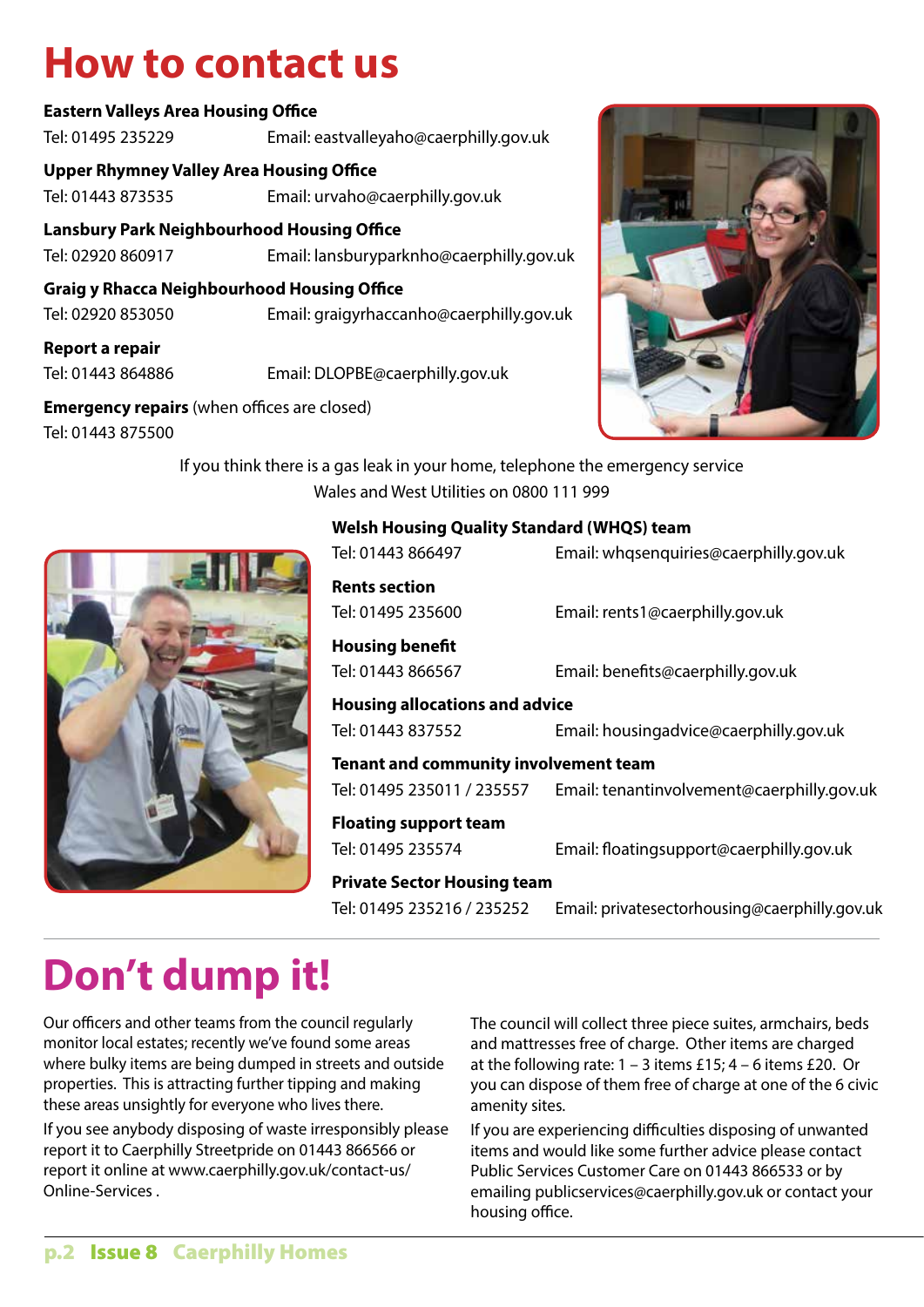### **Recharge Policy update**

In your last newsletter we told you about our Recharge Policy and the circumstances in which you could be recharged. We'd now like to tell you why we've introduced the policy and, as a result of an increase in costs from April 2016, how much you could be charged.

The council, as a landlord, has an obligation to keep its housing stock in good repair. We will do this when repairs are reported, with no cost to the tenant, providing the repair is a landlord responsibility and is required as a result of fair wear and tear. This normally means where the fixture or fitting has worn out or come to the end of its natural life.

Most tenants keep their homes in good condition, but there are some who cause damage deliberately or through neglect. Where such jobs are needed, we call these 'rechargeable repairs'. We don't want the tenants who look after their homes to share the costs of repairs for those who do not.

Where a repair is found to be the tenant's responsibility, the tenant does have the option of undertaking the repair themselves. This is monitored in order to ensure the repair is completed to the required standard. Where ever possible the tenant will be advised that a repair is rechargeable prior to the work being undertaken.

The council offers all tenants an insurance policy that covers certain repairs that the council is not responsible for. Tenants also have the option of paying an additional premium to cover accidental damage. For more information contact 01443 815588 or 01495 226622.

#### **The costs that applied from April 2016 are:**

**• No access - £27.70 (no VAT payable)**

This charge is payable for failed appointments and covers a percentage of the operative's time, transport and administration for processing the work. *However, if we fail to attend an appointment at the agreed time tenants can request compensation from us; this will be based on standard charge and tenants will need to evidence.*

#### **• Out of Hours calls (Stand-by) - £86.88 including VAT**

A call out charge is payable for attendance out of hours to reports of accidental or criminal damage. It is based on the costs for employing the operative for this service, plus transport and administration. Material costs are not included in the call out charge and will be calculated separately.



#### **• Small repairs - £42.99 including VAT**

Examples of a small repair include the replacing of door locks, repairing of a leaking tap or leaking toilet. The cost includes travel to the property, all materials and labour costs and up to 1 hour of the operative's time to complete the job.

#### **• Medium repairs - £85.97 including VAT**

Examples of a medium repair include the replacing of toilet pans or one internal door. The cost includes travel to the property, all materials and labour costs and up to 2 hours of the operative's time to complete the job.

#### **• Large repairs - £171.94 including VAT**

Examples of a large repair include the replacing of a wash hand basin or kitchen unit. The cost includes travel to the property, all materials and labour costs and up to 4 hours of the operative's time to complete the job.

*The following repairs will attract additional material costs due to them being high value items: Small repair – electric showers and gas or electric meter doors; medium repair – kitchen and bathroom extractor fans.*

*Larger repair works over 4 hours will be calculated either using the council's agreed Schedule of Rates or through a quotation if the work needs to be completed by an external contractor.*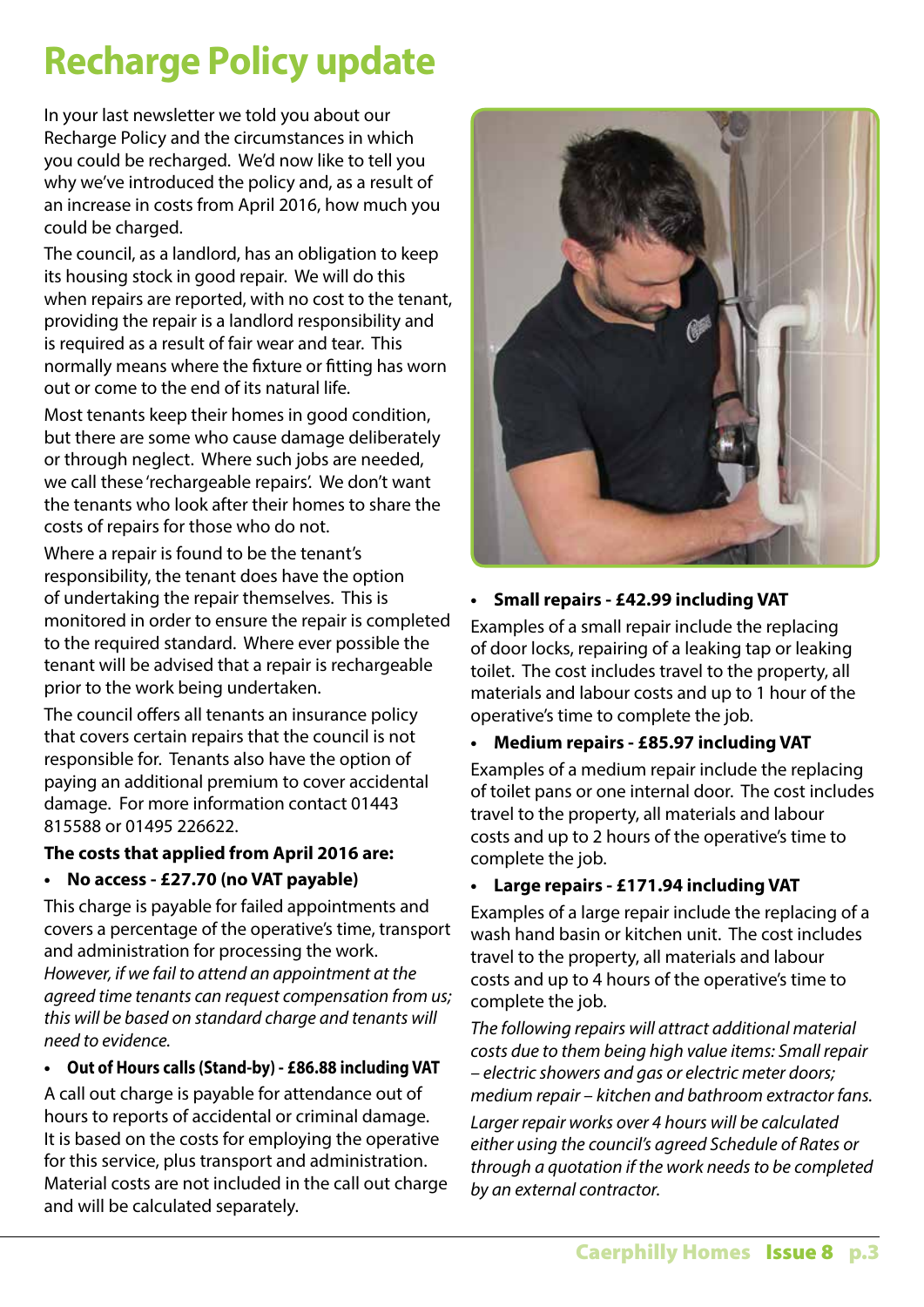## **Welsh Housing Quality Standard (WHQS) internal improvements.......what to expect**



The WHQS is a set of standards, introduced by Welsh Government, which all local authority and housing association homes in Wales must meet. Part of these standards are around making sure homes have up to date kitchens, bathrooms, electrics and heating systems. Not every home will need all of these improvements carried out, as some will already meet the standard.

A surveyor will call to your home to assess whether a new kitchen and bathroom is needed; electrical and heating

surveyors will also visit separately to carry out inspections. If any works are needed to your home, we will write to you confirming this after the surveys have been completed. Other staff may also visit your home to allow us to provide all the information required by our contractors when works are necessary.

If your home does need improvements carried out, we'll contact you again before work is due to begin to allow you plenty of time to get ready for the work. One of our Tenant Liaison Officers (TLO) will also visit to make sure that you know exactly what to expect when the work begins. Your TLO will be your main point of contact before, during and after the work.

Please remember – all genuine council staff and contractors working on our behalf carry identification and will not mind if you ask to see it. If you are ever in doubt do not let them into your home and contact us immediately.

If you have any questions about the WHQS improvement programme please call us on 01443 866497 or email whqsenquiries@caerphilly.gov.uk

## **Tenancy Enforcement Team - tackling anti-social behaviour,transforming lives……**

A family of 5 have recently found themselves being evicted from their council property following a catalogue of incidents of anti-social behaviour.

During the 3 years they'd lived in their home, there had been repeated complaints received regarding the unacceptable behaviour of the parents. Incidents included late night drunken arguments, excessively loud music being played at all hours, intimidation of neighbours, the use of foul and abusive language, and threatening behaviour. Various support referrals were made in an attempt to work with the family in order to alter their patterns of behaviour.

Investigations were carried out jointly with Gwent Police, and the father was made subject to a Restraining Order and a 2 year suspended prison sentence. Further, both parents were made subject to a Noise Abatement Notice, and, a successful application was made for a Suspended Possession Order (SPO). It was decided that this was the favoured option, in order to work with the family and try to help them sustain their tenancy.

However, within 6 weeks of the SPO being granted, further complaints were received. Audio evidence was captured which showed both parents continuing to use offensive language, threats, and playing excessively loud music. The decision was duly taken to apply for a Warrant of Eviction, which was successfully executed on 9th December 2015.

After the eviction the victim family spoke of how their lives had been totally transformed. They said they now feel able to sleep soundly at night, without living in fear of what would happen next with their neighbours. One member of the victim family commented that their life was so blighted by living next door to such behaviour going to work was like having a rest because of the extent of the upset caused to them and their family.

If you are experiencing problems with neighbours contact your local housing for support and advice, or report it online at www.caerphilly.gov.uk/Services/Housing/ Current-council-tenants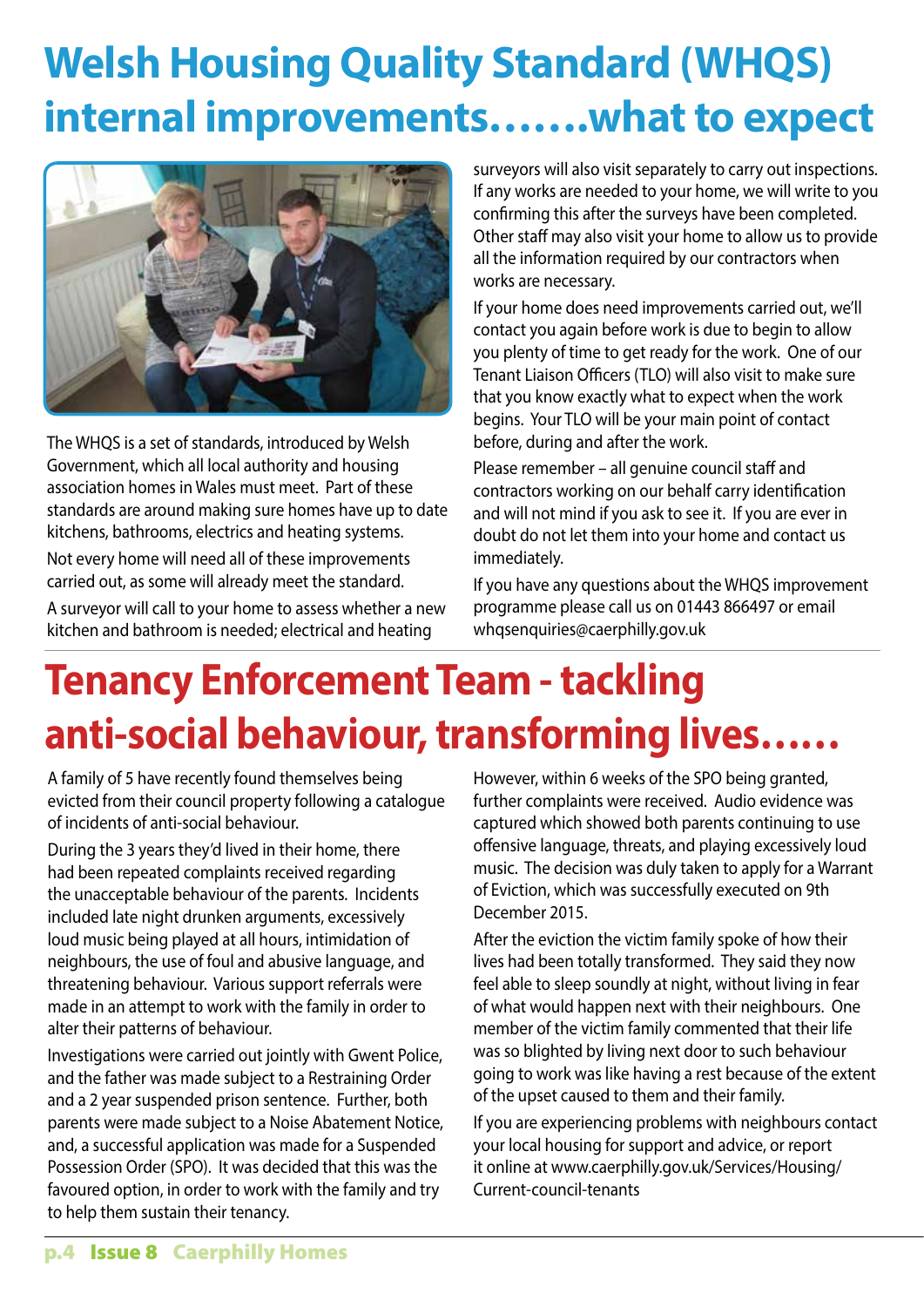## **Homes to rent in Rhymney**

We have a number of homes available to rent in Rowan Place, Rhymney; an area currently being transformed thanks to a £4.2 million regeneration programme. We're carrying out extensive internal and external improvements to homes in Rowan Place including new roofs, rendering, kitchens, bathrooms and heating systems. Residents are also being consulted on plans to transform the general appearance of the area, including improved street lighting and environmental improvements.

The Rowan Place programme has also benefitted from an additional £1 million from Welsh Government's Vibrant and Viable Places Tackling Poverty Fund. As well as being used to engage the community in environmental improvements to Rowan Place, part of this grant was also used to fund the refurbishment of Hafod Deg Resource Centre; a multi agency facility on Rhymney High Street offering a range of support services for local people.

Cllr David Poole, Deputy Leader of the Council and Cabinet Member for Housing, said"Since the council embarked on the Rowan Place regeneration programme in October 2014, the area has seen a remarkable transformation. The multi-agency approach that's being taken on this project, along with the additional funding provided by Welsh Government, is also having a significant impact upon the lives of local people. The newly refurbished facility at Hafod Deg, for instance,



is providing residents with a range of much needed services right on their doorstep.

The renovated flats that are available to rent in Rowan Place have all been finished to an extremely high standard and I would urge people to contact the local housing office to arrange a viewing."

Homes currently available to rent in Rowan Place are all 2 bedroom flats. Each flat has its own private garden and is close to local transport links, shops and amenities.

To find out more about the homes available to rent, or to arrange a viewing, please call the Upper Rhymney Valley Housing Office on 01443 873535 or by emailing urvaho@ caerphilly.gov.uk. We welcome enquiries from people not currently on the housing waiting list.

# **E-cigarettes – fire safety**



You've probably seen lots of stories in the news recently about the dangers of e-cigarettes. If you do use them, here are some handy tips to help you stay safe.

- Never leave e-cigarettes in charge unattended for long periods
- • Do not mix parts of different e-cigarettes
- Only use the charger supplied
- Make sure you buy your e-cigarette from a reputable source
- • Check the e-cigarette carried CE certification
- Test your smoke alarm regularly
- • Contact Trading Standards if you have any e-cigarette safety concerns

### How to charge e-cigarettes safely

- • Always use the correct charger and follow the manufacturer's instructions
- Never charge a battery that's been damaged, dropped or is stuck
- Never plug a charger into a non-approved mains power transformer
- Check your battery has overcharge or overheat protection
- Don't overcharge; remove the battery from charge when complete
- Never leave a charging battery unattended
- • Don't use if wet
- Do not overtighten the atomiser when connecting it to the charger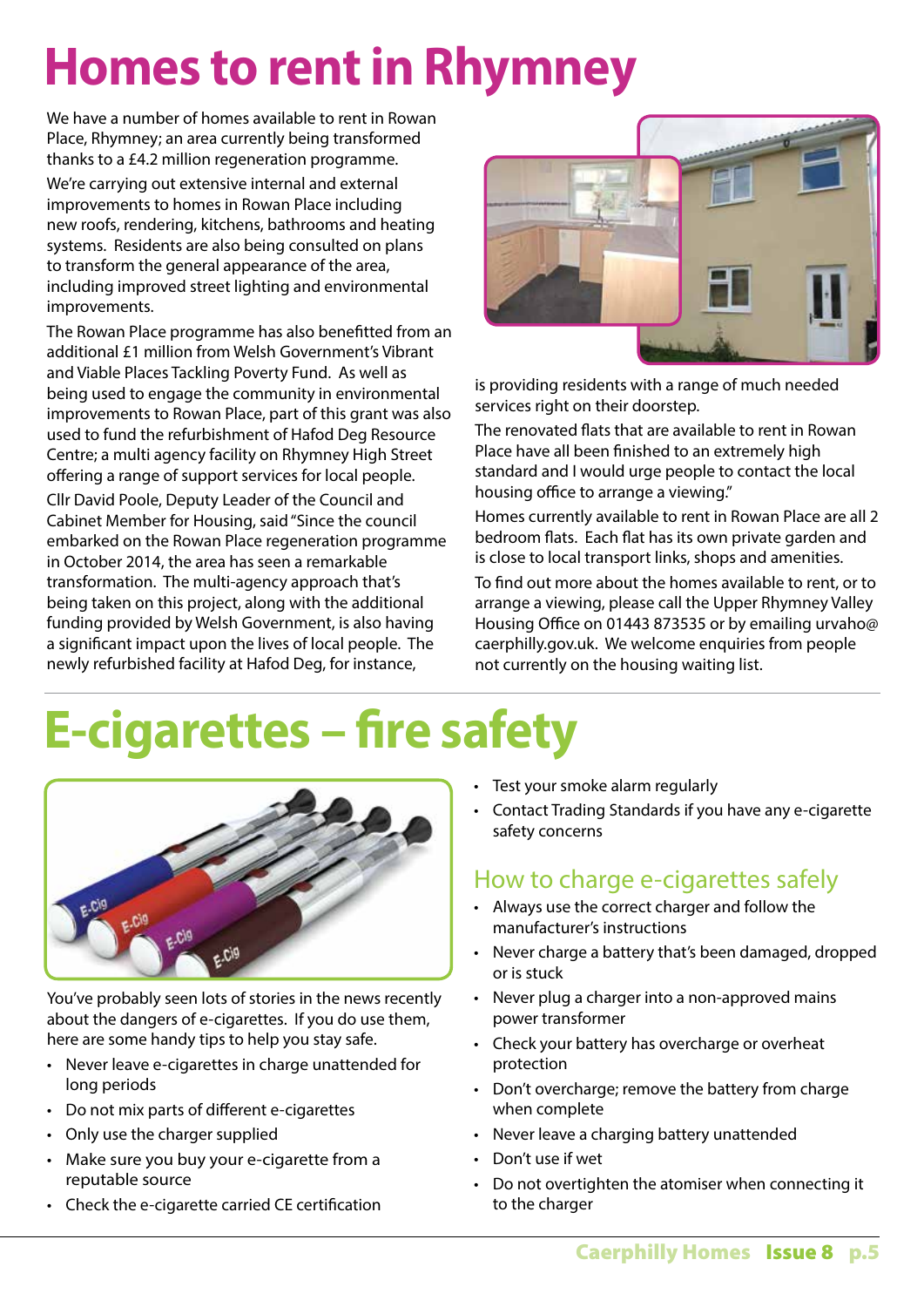

### **Improving services – what could you do?**

Tenant involvement is key to helping us improve services for everyone. We have a number of groups and activities available for you to get involved – take a look at the table below to see which ones may suit you.

| <b>Tenant Information Exchange (TIE)</b>                         | An informal get together open to all tenants, where you can find out<br>more about housing services and meet other tenants from around the<br>county borough. Meetings are held every $6 - 8$ weeks for $2 - 3$ hours;<br>there is usually a specific topic or theme.                                                                                                                                                                                                                                                                                                                                                                                               |  |  |  |
|------------------------------------------------------------------|---------------------------------------------------------------------------------------------------------------------------------------------------------------------------------------------------------------------------------------------------------------------------------------------------------------------------------------------------------------------------------------------------------------------------------------------------------------------------------------------------------------------------------------------------------------------------------------------------------------------------------------------------------------------|--|--|--|
| <b>Armchair Reviewers</b>                                        | Do you have commitments at home or circumstances that make<br>regular attendance at a group or meetings difficult? The Armchair<br>Reviewers could be perfect for you! They're tenants who give us<br>feedback on this newsletter and other communications we send to<br>tenants. Reviewers complete a short survey and are entered into a<br>draw each time they return a survey to win £25 in shopping vouchers.                                                                                                                                                                                                                                                  |  |  |  |
| <b>Caerphilly Service Improvement</b><br><b>Monitors (CSIMs)</b> | Do you like talking to people? Can you be fair and see both sides of<br>a story? Can you spare 2 - 3 hours a month? Then come and join<br>our CSIMs. The CSIMs carry out telephone satisfaction surveys with<br>tenants who have recently had work completed under our Welsh<br>Housing Quality Standard (WHQS) programme.                                                                                                                                                                                                                                                                                                                                          |  |  |  |
| <b>Mystery shoppers</b>                                          | If you prefer to go undercover, then think about joining our mystery<br>shoppers who test the services that Caerphilly Homes provides. This<br>could be through telephone calls, letter, email or in person.                                                                                                                                                                                                                                                                                                                                                                                                                                                        |  |  |  |
| <b>Housing Improvement Partnership</b><br>(HIP)                  | If you would like to know what experiences tenants have of different<br>housing services, this might be the group for you. Members of the<br>group look at evidence of tenant experiences one specific area of<br>housing, eg our tenancy support service, review that evidence and tell<br>us what tenants want and value from the service. Reviews are usually<br>done over 5-6 half day sessions spread over a 2 month period. Our aim<br>is 2 reviews a year; so it's a regular commitment for a shorter period of<br>time with a longer break between reviews. The next review will start in<br>the autumn so now would be a good time for new people to join! |  |  |  |
| <b>Sensory loss group</b>                                        | This group was set up to look at ways that services could be improved for<br>tenants with sight and hearing loss. The group is involved in monitoring<br>progress made on recommendations made in a good practice guide<br>which was published last year. The group meets quarterly for 2 hours.                                                                                                                                                                                                                                                                                                                                                                    |  |  |  |
| <b>Focus groups</b>                                              | Sometimes we bring tenants together for a one-off session to ask for<br>their views. For example, last year we held sessions on rent policy.                                                                                                                                                                                                                                                                                                                                                                                                                                                                                                                        |  |  |  |
| <b>Tenants and residents associations</b>                        | Associations are independent groups of volunteers who come<br>together in the area in which they live to improve their local<br>community and often help to provide community activities.                                                                                                                                                                                                                                                                                                                                                                                                                                                                           |  |  |  |

To find out more about any of the above groups, or for information on other events taking place please contact our Tenant & Community Involvement Team:

Tel: 01495 235011 / 235557 Email: tenantinvolvement@caerphilly.gov.uk

### **Caerphilly Homes Task Group Update**

Vacancies on the Task Group were recently filled. As there was only one nomination for the Upper Rhymney Valley no election was required; the new member for this area is Jeff Smith, a tenant in Aberbargoed. Following an election, the new member for the Lower Rhymney Valley is Yvonne Bryant from Caerphilly. Thanks to Max McDermott and Gemma Atkins, the outgoing representatives in those areas, for their contributions to the Task Group.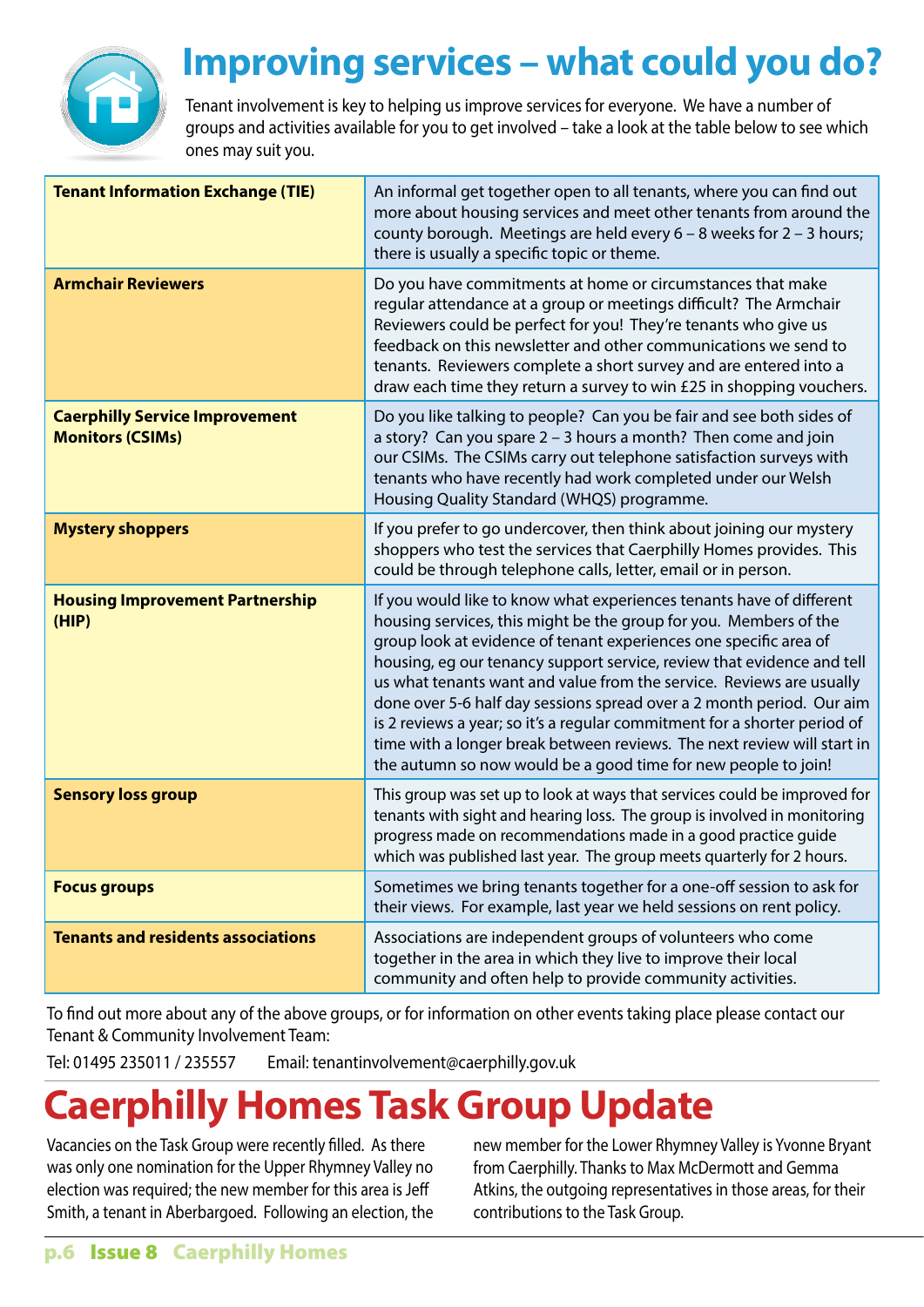# **Important information that may affect your housing application**

The way people apply and are assessed for social housing in the Caerphilly county borough will change. A Common Housing Register will be introduced by December 2016 which means that all 7 housing associations, with homes in the county borough, will close their waiting lists to create a single waiting list. This list will be managed by Caerphilly County Borough Council.

If you have a current housing application and want to remain on the waiting list you will be transferred across to the Common Housing Register. However, in order for us to do this, we will need to assess your application in line with the Common Allocation

Policy. This means that we may need some additional information from you.

You should receive a letter from us, if you haven't already, with a short application form for you to fill in. It is very important that you complete and return this within 21 days from the date of the letter; if you don't then you may not be transferred to the Common Housing Register and may not be considered for rehousing.

If you have any questions or need any help completing the form please contact our Allocations Team on 01443 873587 or by emailing housingallocationsandadvice@ caerphilly.gov.uk

### **Delivering affordable housing – Aberbargoed**

The council has an obligation to carry out an assessment of need within the county borough. This assessment is known as the Local Housing Market Assessment. The latest assessment has identified the need to build 526 affordable homes each year within the county borough. In an attempt to address this need, we work with a number of Housing Association partners to address the shortfall in housing supply.

There are a number of homes currently under construction in the county borough; one of these schemes is being delivered on the site of the former Aberbargoed Infant's School. The council's Cabinet approved the sale of this site to United Welsh Housing Association in 2014 for the development of 26 affordable homes. The development consists of 1, 2 and 3 bed homes together with 2 and 3 bed wheelchair accessible bungalows.

The properties are being built to Level 3 of the Code for Sustainable Homes standard (which measures the energy efficiency of new homes); each home is highly insulated which will mean a lower carbon footprint and lower fuel bills for residents. The homes are scheduled to be handed over in June 2016.

The total project value is £2,633,608.00 and the council was successful in securing £1,931,977.52 of Welsh Government's Social Housing Grant to assist with the delivery of this development.

Cllr Keith Reynolds, Leader of the council, said"We believe that everybody has the right to good quality affordable housing and we're delighted that construction of the new development is now well underway."

Cllr David Poole, the council's Deputy Leader and Cabinet Member for Housing, added"Delivering affordable housing is an important priority for the council and I am delighted that this scheme will provide the opportunity for more local people to access good quality, energy efficient homes. The development has also provided training opportunities and employment opportunities for local people."



The former school



The site under construction